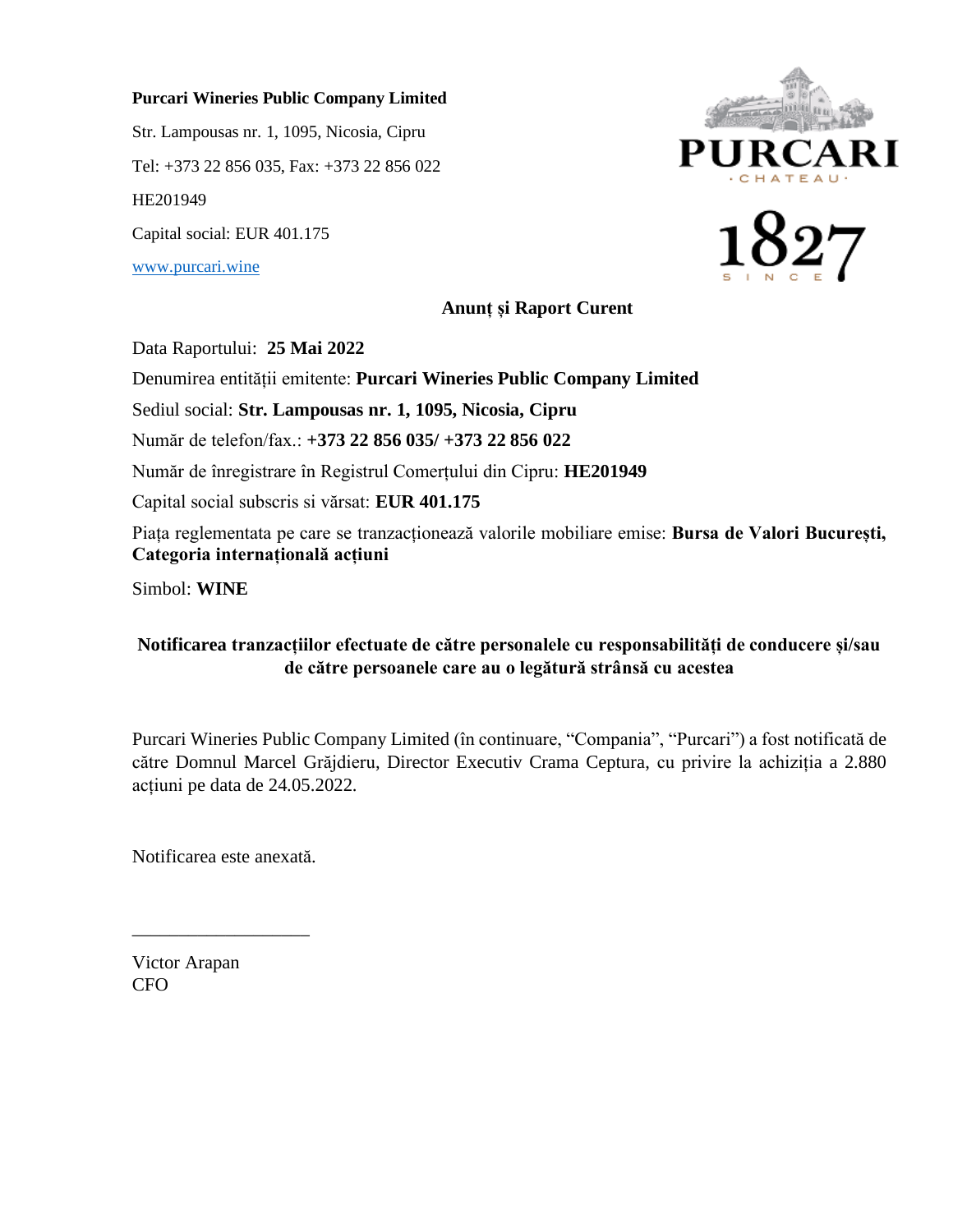## **Notification of Transactions by Persons Discharging Managerial Responsibilities and Persons Closely Associated with them**

[This form is required for disclosure of transactions under Article 19 of Regulation (EU) No 596/2014 of the European Parliament and of the Council of 16 April 2014 on market abuse (Market Abuse Regulation)]

|    | Details of the person discharging managerial responsibilities/person closely associated                                                                                                              |                                                                                             |  |  |  |  |  |
|----|------------------------------------------------------------------------------------------------------------------------------------------------------------------------------------------------------|---------------------------------------------------------------------------------------------|--|--|--|--|--|
| a) | <b>Name</b>                                                                                                                                                                                          | Grajdieru Marcel                                                                            |  |  |  |  |  |
|    | Reason for the notification                                                                                                                                                                          |                                                                                             |  |  |  |  |  |
| a) | Position/status                                                                                                                                                                                      | CHIEF EXECUTIVE OFFICER OF CRAMA CEPTURA SRL, 100% OWNED<br><b>SUBSIDIARY OF THE ISSUER</b> |  |  |  |  |  |
| b) | <b>Initial Notification</b><br>Amendment                                                                                                                                                             | No                                                                                          |  |  |  |  |  |
|    | Details of the issuer, emission allowance market participant, auction platform, auctioneer<br>or auction monitor                                                                                     |                                                                                             |  |  |  |  |  |
| a) | <b>Name</b>                                                                                                                                                                                          | Purcari Wineries Public Company Limited                                                     |  |  |  |  |  |
| b) | LEI                                                                                                                                                                                                  | 2138004WTEJACWP9GT35                                                                        |  |  |  |  |  |
|    | Details of the transaction(s): section to be repeated for (i) each type of instrument; (ii) each<br>type of transaction; (iii) each date; and (iv) each place where transactions have been conducted |                                                                                             |  |  |  |  |  |
| a) | Description of the<br>financial<br>instrument,<br>type of<br>instrument<br>Identification<br>code                                                                                                    | ORINARY SHARES / CY0107600716                                                               |  |  |  |  |  |
| b) | Nature of the<br>transaction                                                                                                                                                                         | ACQUISITION OF SHARES ON REGULAR MARKET                                                     |  |  |  |  |  |